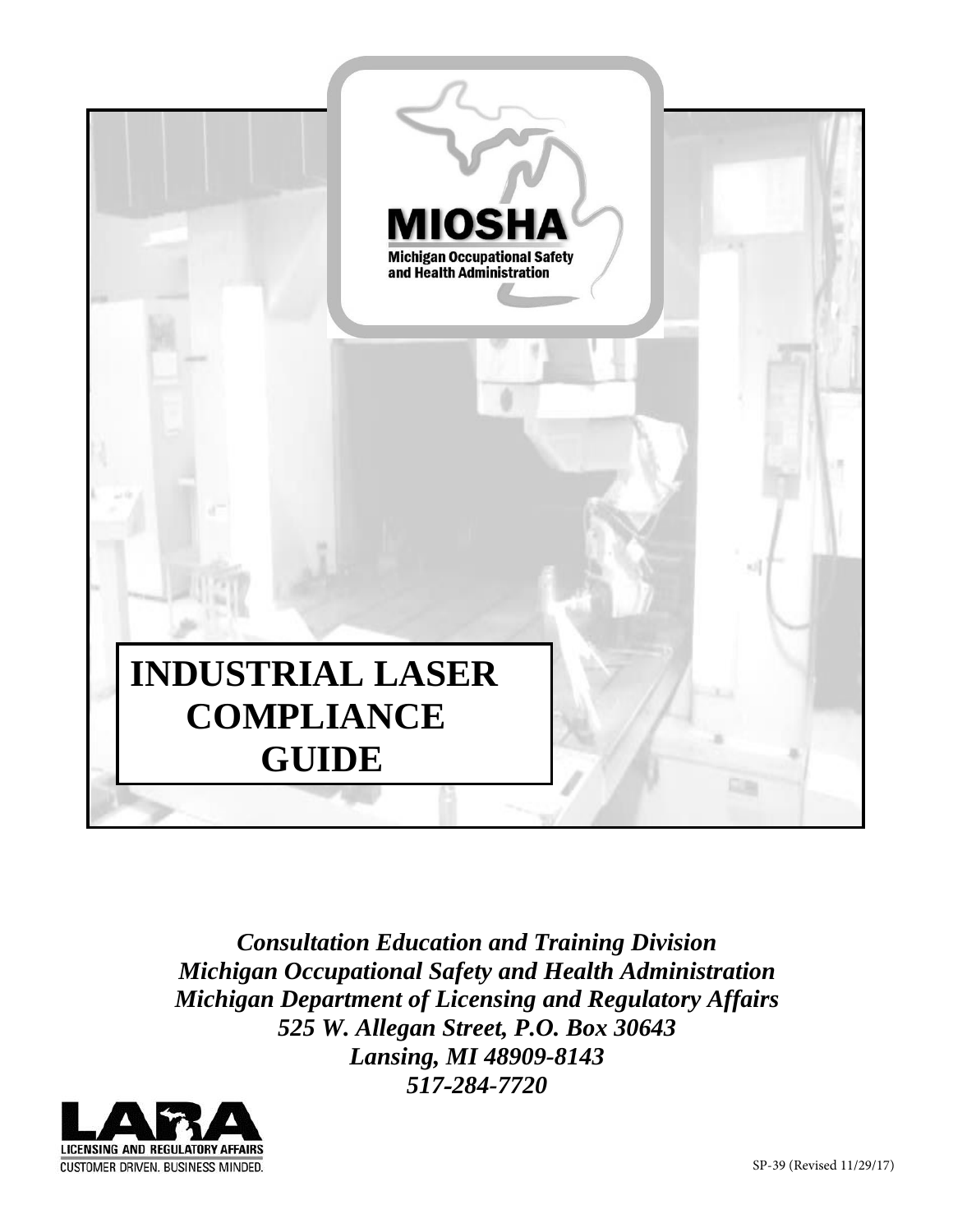# *Table of Contents*

| Topic                                                           | <b>Page Number</b> |
|-----------------------------------------------------------------|--------------------|
|                                                                 |                    |
| Standard Operating Procedures (SOP)(Sample)5                    |                    |
|                                                                 |                    |
| Shall and Required from (archived OSHA Instruction Pub 8-1.7) 7 |                    |
|                                                                 |                    |
|                                                                 |                    |
|                                                                 |                    |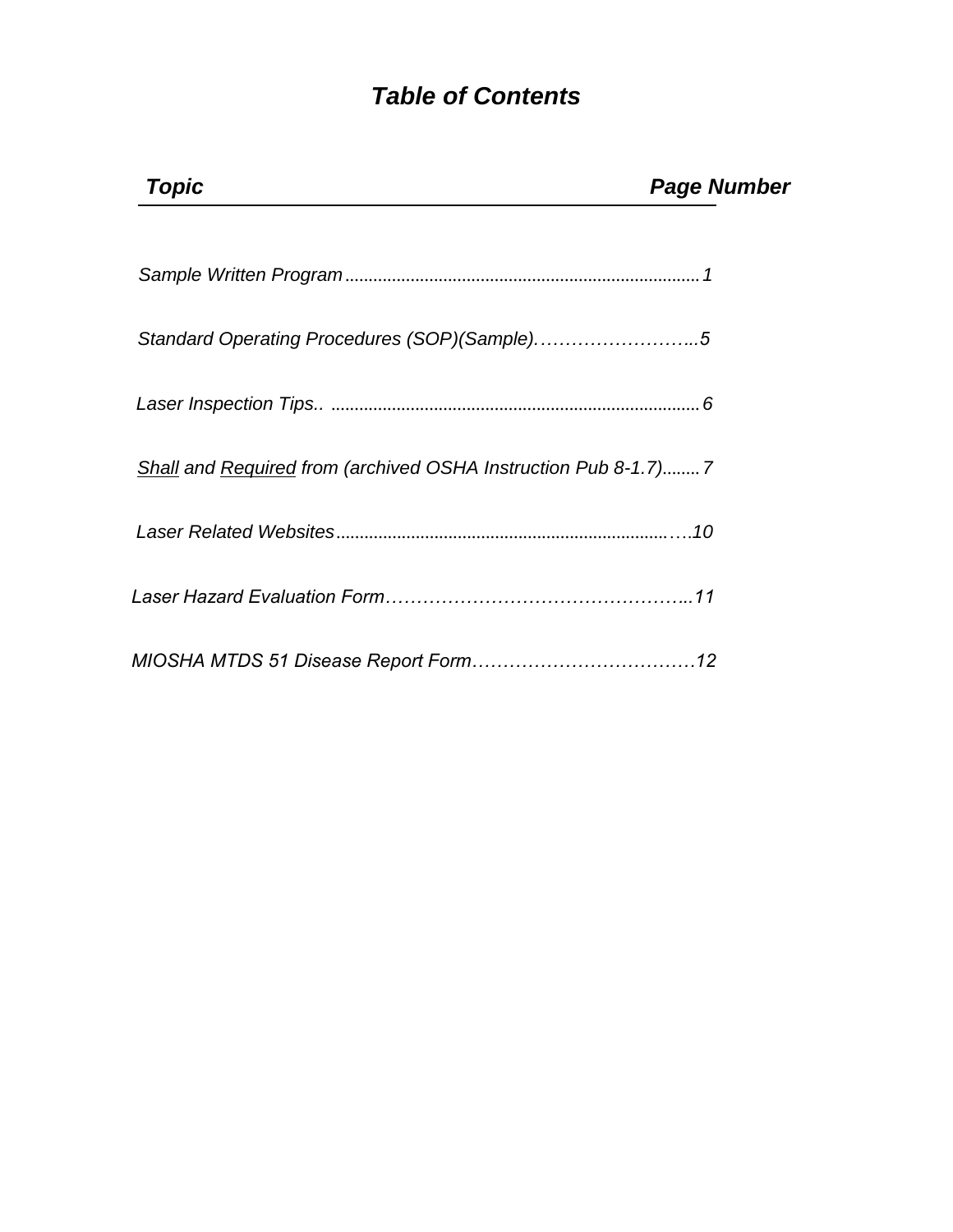## **STATE OF MICHIGAN**

### **MIOSHA CET DIVISION**

## *SAMPLE (Insert company name)* **INDUSTRIAL LASER SAFETY WRITTEN PROGRAM**

#### **SCOPE**

This document provides for the safe use of high powered lasers in industrial applications (e.g. where woods, metals, aggregates and plastics are cut or shaped using a class 3B or 4 lasers) and for employee protection related to the use of these lasers. The intent of this program is to provide safe guidelines for our facility, the Laser Safety Officer (LSO) and any other "Authorized" employee user of Class 3B and 4 lasers.

#### **LASER SAFETY OFFICER (LSO)**

*The LSO for this facility is \_\_\_\_\_\_\_\_\_\_\_\_\_\_\_\_\_\_\_\_\_\_.* 

#### **LSO SPECIFIC DUTIES**

The LSO has the authority to monitor and enforce the control of laser hazards and effect the knowledgeable evaluation and control of laser hazards. The LSO administers the overall laser safety program where the duties include, but are not limited to: confirming the classification of lasers, conducting a hazard evaluation (e.g. Nominal Hazard Zone (NHZ) evaluation), assuring proper control measures are in place, approving substitute controls, approving Standard Operating Procedures (SOP's), recommending and/or approving protective eyewear and other protective equipment, assuring appropriate signage and labels, approving overall facility controls, assuring adequate laser safety training for affected personnel (e.g. maintenance and operators), and determining personnel categories requiring medical surveillance if appropriate.

#### **Classification of Lasers**

The LSO shall classify or verify the classifications of lasers or laser systems. Any laser or laser system shall be classified according to its accessible radiation during operation (**Note:** Class 1 systems containing imbedded Class 3B or 4 lasers, where employees have access to the laser, would be included in this program. For example, maintenance or alignment activities associated with a Class 3B or 4 imbedded laser).

Our site laser inventory is shown in the table below **(***Complete with site specific information. A sample entry has been provided).*

| <b>Class</b> | <b>Type</b>     | <b>Manf. And Model</b><br># | Serial # | <b>Power</b><br>(W) | Hazard<br><b>Analysis</b><br><b>Completed</b><br>and on-file?<br>(Y/N) | SOP(s) has<br>been<br>developed?<br>(Y/N/NA) | <b>Affected</b><br>employees<br>trained?<br>(Y/N) |
|--------------|-----------------|-----------------------------|----------|---------------------|------------------------------------------------------------------------|----------------------------------------------|---------------------------------------------------|
| 4            | CO <sub>2</sub> | Mazak XYZ                   | 11000    | 2000                |                                                                        |                                              |                                                   |
|              |                 |                             |          |                     |                                                                        |                                              |                                                   |
|              |                 |                             |          |                     |                                                                        |                                              |                                                   |
|              |                 |                             |          |                     |                                                                        |                                              |                                                   |
|              |                 |                             |          |                     |                                                                        |                                              |                                                   |
|              |                 |                             |          |                     |                                                                        |                                              |                                                   |

### **Laser Inventory Table**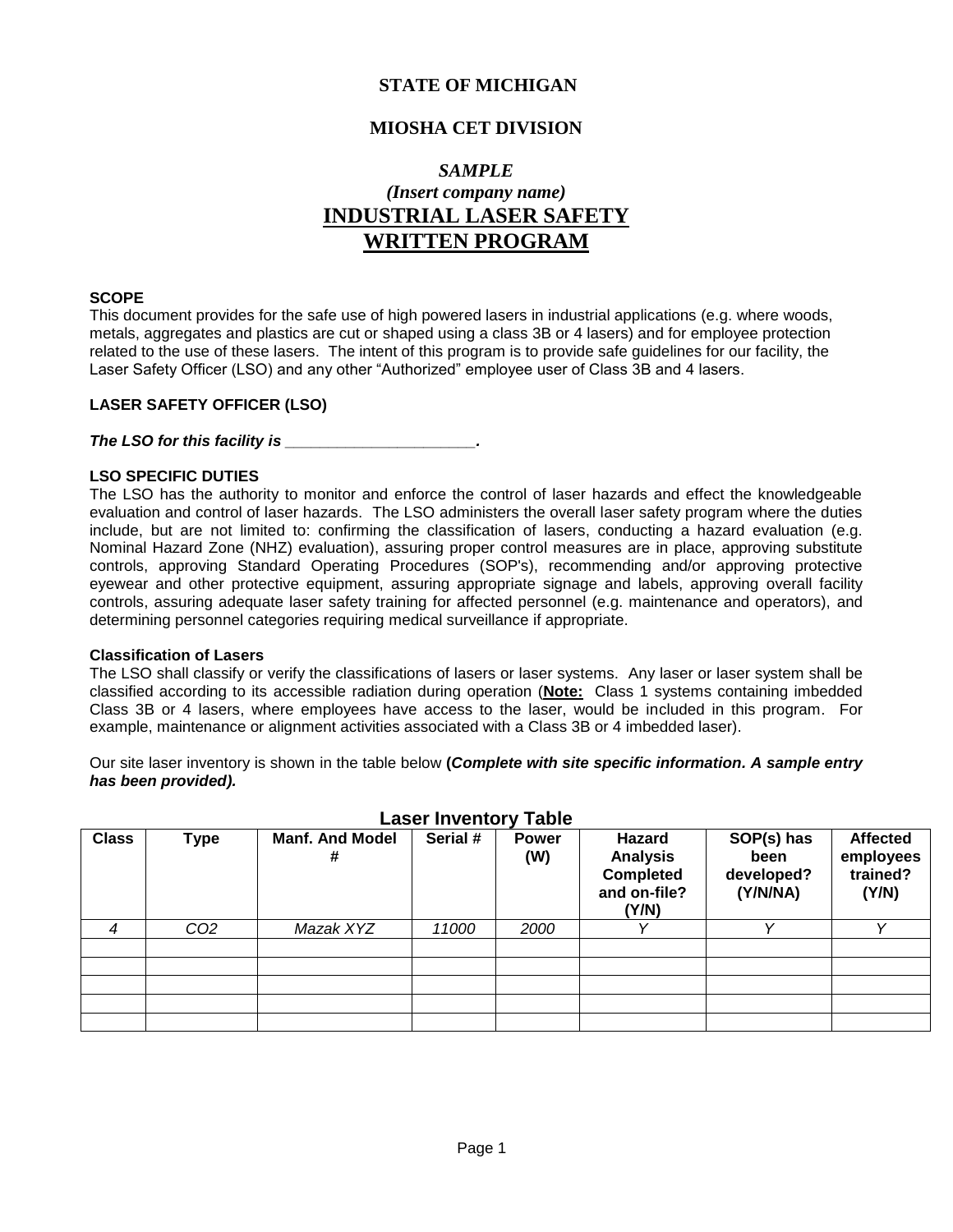#### **Hazard Evaluation**

The LSO shall assure that hazard evaluations are conducted for the lasers used. The hazard evaluation process shall consider the laser or laser system's ability to injure personnel, the environment in which the laser is used (including the beam path) and any personnel who may be directly or indirectly exposed to laser radiation; such as maintenance or operators.

Hazard evaluations will be conducted for all of our Class 3B and 4 lasers **(See** *Laser Hazard Evaluation* **form included in the compliance guide).**

#### **Standard Operating Procedures (SOPs) Procedure Approvals**

A SOP is a written description of the safety procedures and administrative controls to be followed when performing a specific task; such as alignment. Any SOPs or laser procedures developed shall be approved by the LSO or his/her authorized designee. The SOPs shall address both beam and non-beam hazards.

#### **The SOPs developed for this facility can be found attached to this program** *(Attach site specific laser related SOPs. A sample SOP is attached).*

#### **Personal Protective Equipment (PPE)**

Hazard analyses conducted by the LSO will determine what PPE is required (e.g. laser eyewear, skin protection, natural fiber/non-flammable clothing, etc.). The LSO will assure that any optical density (OD) calculated during a hazard analysis is rounded up to the next highest number when selecting eyewear. As an example, if the calculated  $OD = 5.2$ , eyewear rated with an  $OD=6$  shall be selected. OD information may be found in the Laser manufacturer's manual.

#### **Signs and Labels**

The LSO shall assure any applicable area signage and equipment labels are in place and legible. The purpose of a laser area warning sign is to convey a rapid visual hazard-alerting message. The three types of signs are DANGER, CAUTION and NOTICE. DANGER signs and labels shall be used for Class 3R, 3B and 4 lasers. CAUTION signs and labels shall be used for Class 2 and 2M lasers. A NOTICE sign is to be used for facility area control (e.g. an outside temporary laser controlled area during periods of service).

Equipment labels for Class 3B lasers and laser systems shall say, "Laser Radiation – Avoid Direct Exposure to Beam". Equipment labels for Class 4 lasers and laser systems shall say, "Laser Radiation – Avoid Eye or Skin Exposure to Direct or Scattered Radiation".

Signage and labels shall be displayed in locations where they best serve to warn onlookers.

#### **Equipment**

The LSO shall approve the purchase of new laser equipment, regardless of class. The LSO shall review the modification, installation and facilities associated with laser equipment, *prior* to use.

The use of protective barrier curtains and screens to protect against laser exposure will be approved by the LSO to assure they are appropriate. Standard "welding curtains" have not been rated to serve as a means of laser beam protection.

### **Training**

Education may be provided to users of Class 1M, Class 2, Class 2M or Class 3R lasers. Laser safety training must be provided to users of Class 3B or Class 4 lasers.

**Laser Safety Officer (LSO) training** is required for the facility LSO and will be documented. The LSO should have a comprehensive understanding of the key laser safety issues associated with the lasers they manage.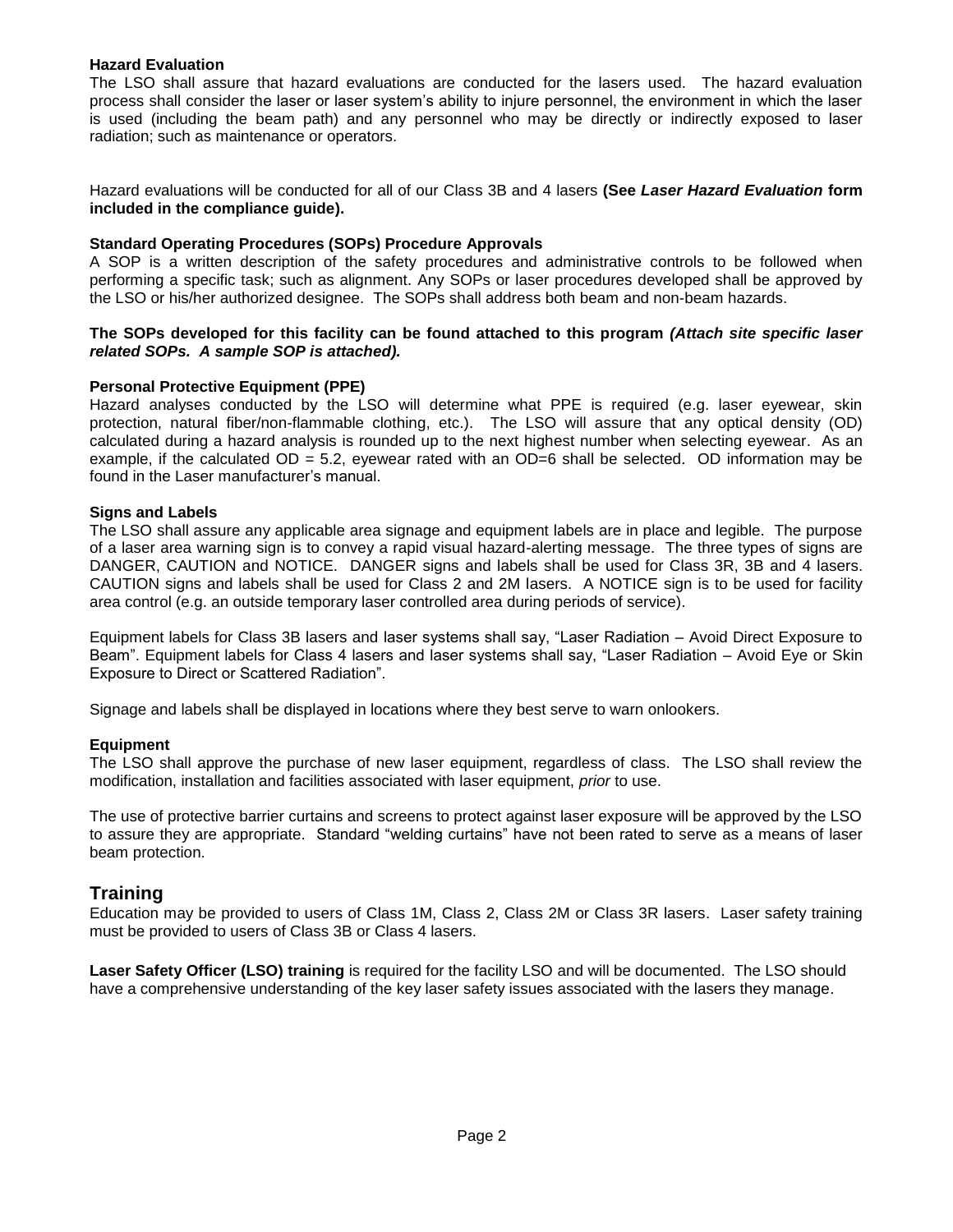#### **The LSO shall be trained on the following:**

- 1. **Operational laser characteristics** (e.g. operation, definitions, applications, manufacturers requirements)
- 2. **Laser hazards** (e.g. hazard assessment, eye and skin hazards)
- 3. **Laser safety standards** (e.g. ANSI Z136.1)
- 4. **Laser controls** (e.g. Engineering, Administrative and Procedural)
- 5. **Safety Methods and Procedures** (e.g. alignments, barriers, warning signs and labels, control of unauthorized personnel, audits and laser worker training)

#### **Maintenance Personnel**

The LSO shall insure that all employees assigned to service, maintain, install, adjust, and operate laser equipment be qualified and trained. The training program should be designed appropriate to the class of laser and radiation accessible during the performance of required task(s). Laser area supervisors shall maintain the names of all persons trained and date of training and inform the LSO of training completions and requirements.

#### **Operator Training**

Training will include all of the following as appropriate:

- **(a)** Capabilities of equipment and attachments or fixtures.
- **(b)** Purpose, use, and limitation of controls and safeguards.
- **(c)** How to make daily visual inspections of all safety devices.
- **(d)** Practice in operating assigned equipment through its functions necessary to perform the required job tasks.
- **(e)** A review of applicable state standards.

Training shall be provided for employees working with Class 3B and Class 4 lasers (e.g. including operators, maintenance personnel, service persons, technical support staff, technicians, etc.). The training will provide a complete understanding of the requirements of a safe laser environment and include discussion of the hazards, safety devices required, procedures related to operating the equipment, warning sign requirements and description of any applicable medical surveillance practices. Emphasis should be placed on practical, safe laser techniques and procedures as well as safety devices that provide an overall safe environment.

The content of the laser safety training should be tailored to each different group that uses lasers. Often the type of laser(s) and locations will impact the content of the training program. For example, the hazards and controls recommended for far-infrared CO(2) lasers may be different than those for a near-infrared Nd:YAG laser or a visible Argon Ion laser.

Training records should be reviewed periodically to assure that training is up to date and potentially exposed personnel have been trained.

#### **Unauthorized Personnel**

No unauthorized personnel may enter an identified laser area, when a laser is in operation, unless accompanied by an authorized user. All visitors must be briefed on proper safety protocol and wear appropriate laser safety eyewear.

#### **Medical Surveillance**

A medical exam will be performed as soon as practical (usually within 48 hours) of when a suspected injury or adverse effect from a laser exposure occurs. A baseline ocular exam may be useful to have to compare to a post incident ocular exam. Also, a baseline ocular exam may identify certain workers who might be at special risk from chronic exposure to selected lasers.

#### **Audits**

An annual laser equipment audit is recommended to assure that effective safeguards and controls are still appropriate and in place.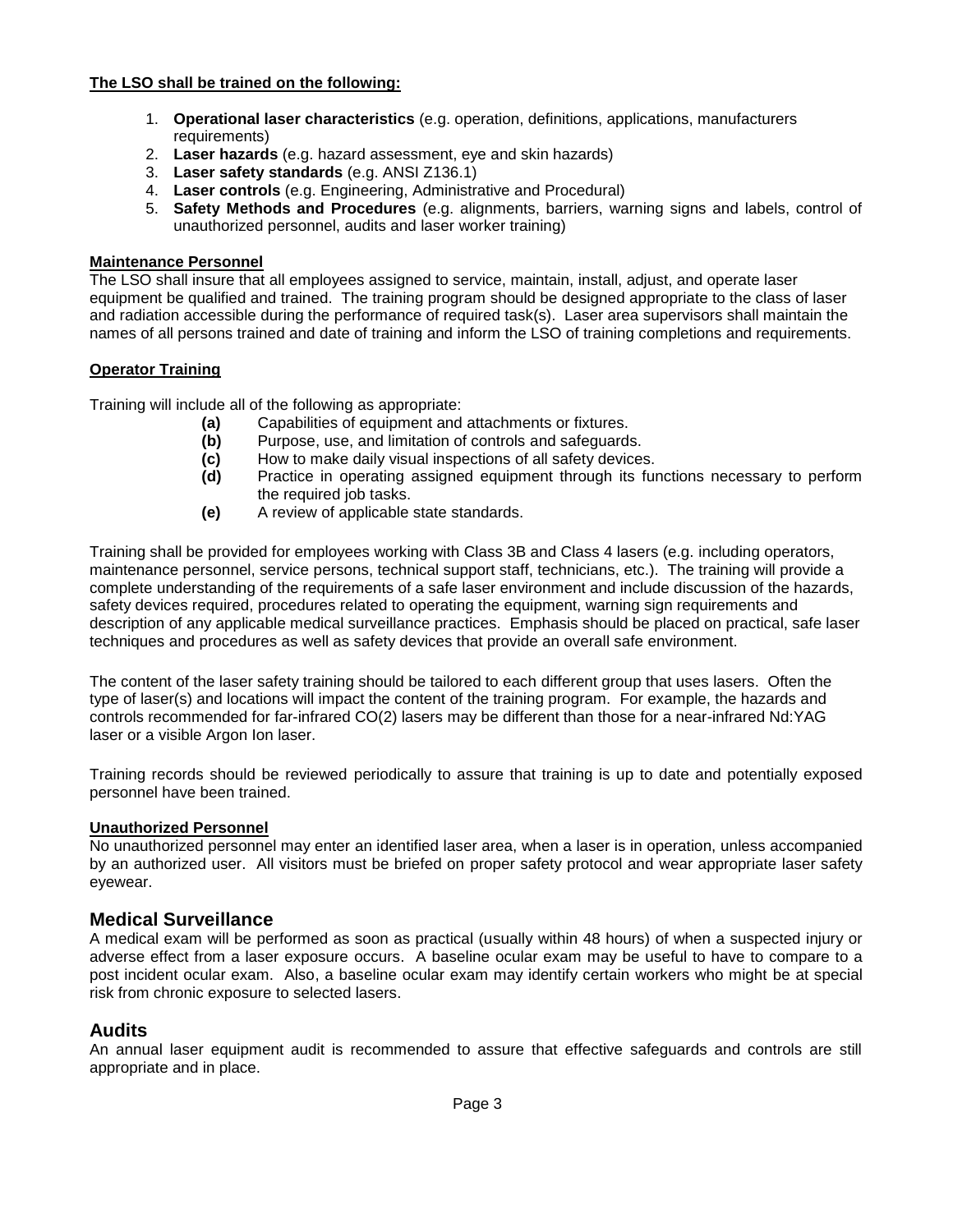## **Accidents**

Notifications or incidents (e.g. near miss, recordable injury and/or equipment damage) of actual or suspected exposure, to potentially harmful laser radiation, should be reported to management. **At this site, the contact person incident is extended incident incident incident issues** laser related incidents. Incidents will be investigated to determine the root cause and appropriate corrective actions to be taken.

The Michigan Public Health Code P. A. 368 of 1978 requires reporting of laser injuries on the MIOSHA Form MTSD 51 attached in this compliance guide.

**Attachments**

Laser Hazard Analysis Form MIOSHA Form MTSD 51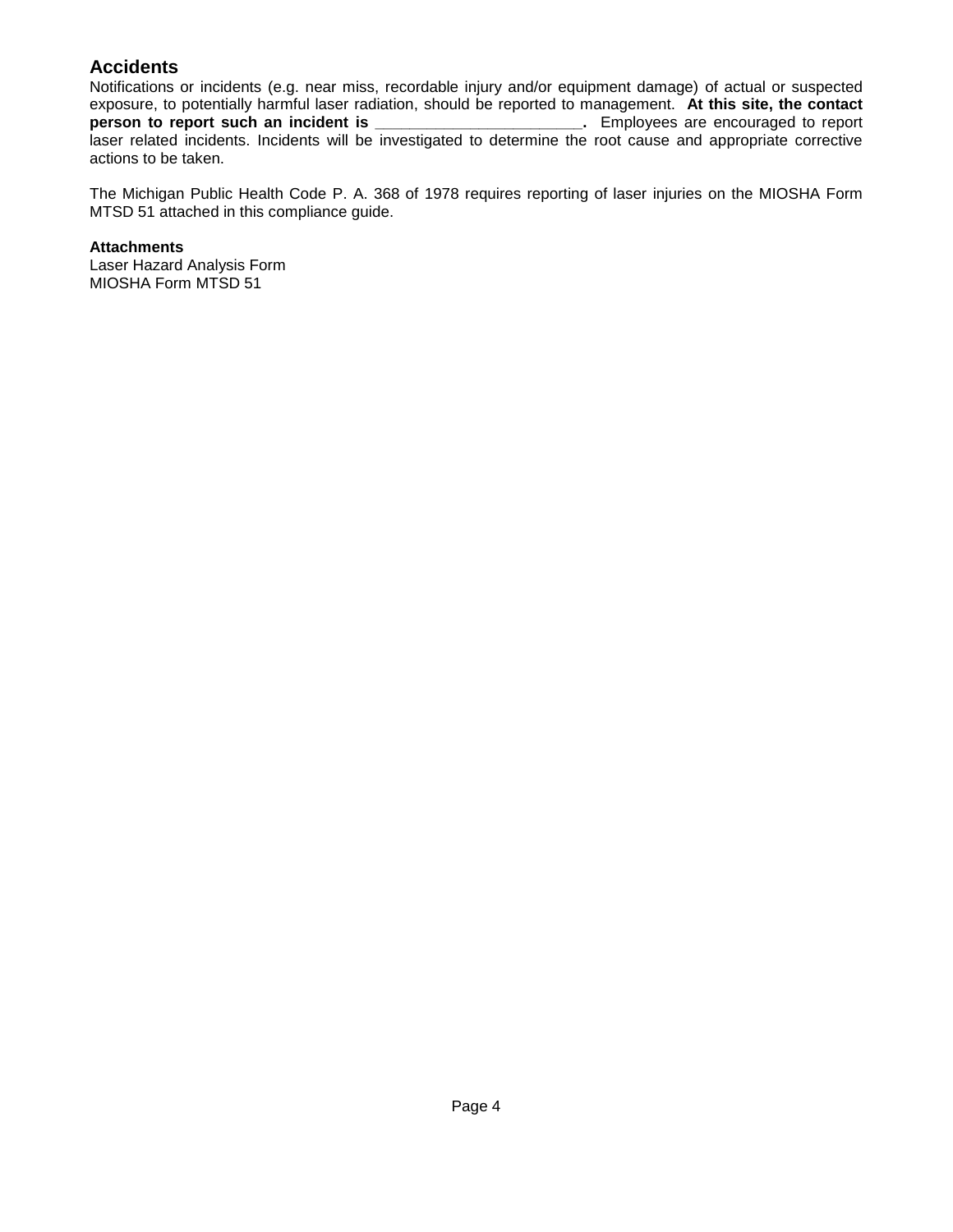# **SAMPLE SOP**

This standard operating procedure (SOP) applies to beam alignment for Laser #2 (See equipment manual specifics associated with beam alignment procedure). Only trained and authorized employees are permitted to perform alignment activities.

## **1. System Description.**

Model 1000 Nd:YAG laser marker system manufactured by the XYZ Company. This is a class 1 laser system with an embedded class 4 laser. **Wavelength:** 1.064µm **Pulse Duration:** 100 ns **Pulse Repetition Rate:** 5,000-20,000 Hz **Average Power:** 30 W **Beam Diameter:** 4 mm **Beam Divergence:** 2 mrad

## **2. Hazards.**

- Eye hazard from direct, reflected or scattered beam.
- Skin hazard and fire hazard.
- Electrical hazard inside power supply.
- Laser Generated Air Contaminants (LGACs).

## **3. Control Measures.**

- Exclude unnecessary personnel from the laser area.
- Establish a Laser Controlled Area using laser barrier screens and warning signs.
- Personnel in the laser controlled area shall wear approved laser safety eyewear with O. D. 5.0 @ 1064nm and protective clothing.
- Use a low power visible laser for path simulation of higher power invisible lasers.
- Use the lowest possible power level while performing alignment tasks.
- When aligning invisible laser beams, use beam display devices such as image converter viewers or phosphor cards to locate beams.
- Utilize diffuse reflecting beam blocks under these conditions:
	- o At source when not needed
	- $\circ$  To terminate beams down range
	- o Where alignment beams could stray
	- o To terminate beams that might miss mirrors
- Locate and block stray reflections before proceeding to the next optical component or section.
- Be sure all beams and reflections are properly terminated before high-power operation.
- Keep all combustibles, tool, and reflective surfaces away from the beam path. Make sure you know where the beam is and stay clear.
- Work involving access to the power supply normally will be conducted with the system locked out. Access to the energized power supply must be done only by qualified personnel using the "buddy" system. Workers are directed to review the electrical safety and power supply sections of the manual before any activities involving access to high voltage.
- Assure the exhaust system in on to remove LGACs, even with the protective housing open.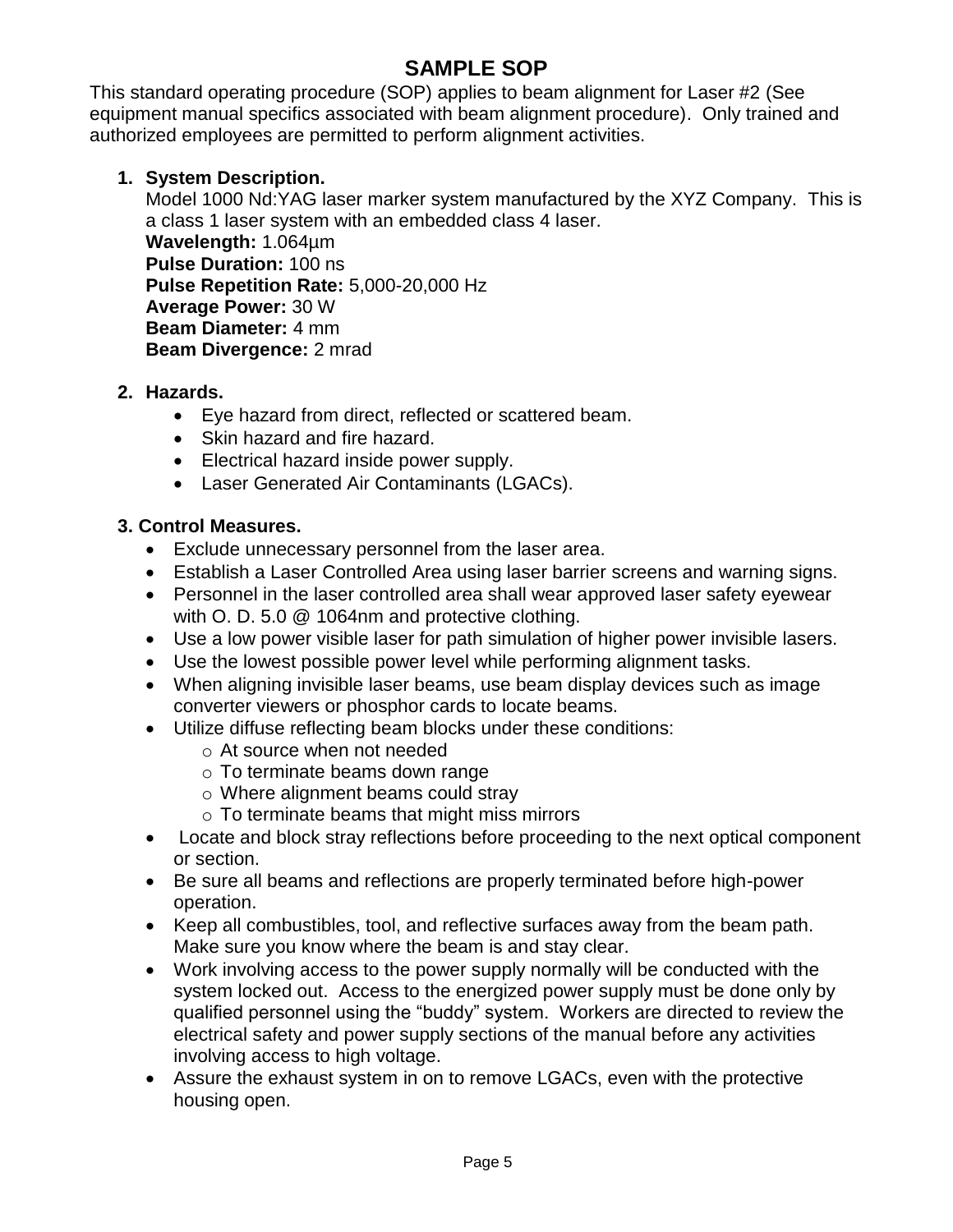# **LASER INSPECTION TIPS**

## **1. Is there a designated Laser Safety Officer (LSO)? Is the LSO trained?**

- Required for Class 3B and Class 4
- Application dependent for Class1M and Class 2M

# **2. Does the operator utilize protective eyewear?**

**Does the eyewear match the laser manufacturer's requirements?**

- Required for Class 4
- Recommended for Class 3B

## **3. Are reflective objects in or near the beam path of the laser kept to a minimum?**

• Required for Class 3B and Class 4

## **4. Is egress clear of obstructions?**

• Required for all laser classes

## **5. Are the warning signs and labels legible and adequately located?**

- Required for Class 3B and Class 4
- Recommended for Class 3R, Class 2M and Class 2

## **6. Are the interlocks intact and functioning?**

• For Class 3B and Class 4, including enclosed Class 3B and Class 4, interlocks are required for protective housings and service access panels

## **7. For fully open and limited open beam paths: Does the beam appear to be as close to the work piece as possible?**

**Is the beam above or below eye level? (These Lasers cannot operate at eye level)**

• Required for Class 3B and Class 4

## **8. Did the person in charge of the area authorize the presence of all personnel in the area?**

- Required for Class 3B and Class 4
- **9. Is the area well lit?** 
	- Required for all laser classes

## **10.Alignment/Adjustment procedures**

- *Beam off-* is the power on. Do additional safeguards appear adequate? (contact with live parts)
- *Beam off* the power is not on. Do additional safeguards appear adequate?
- *Beam on-* Service function as delineated in product manual
- Required for Class 3B and Class 4, including enclosed Class 3B and Class 4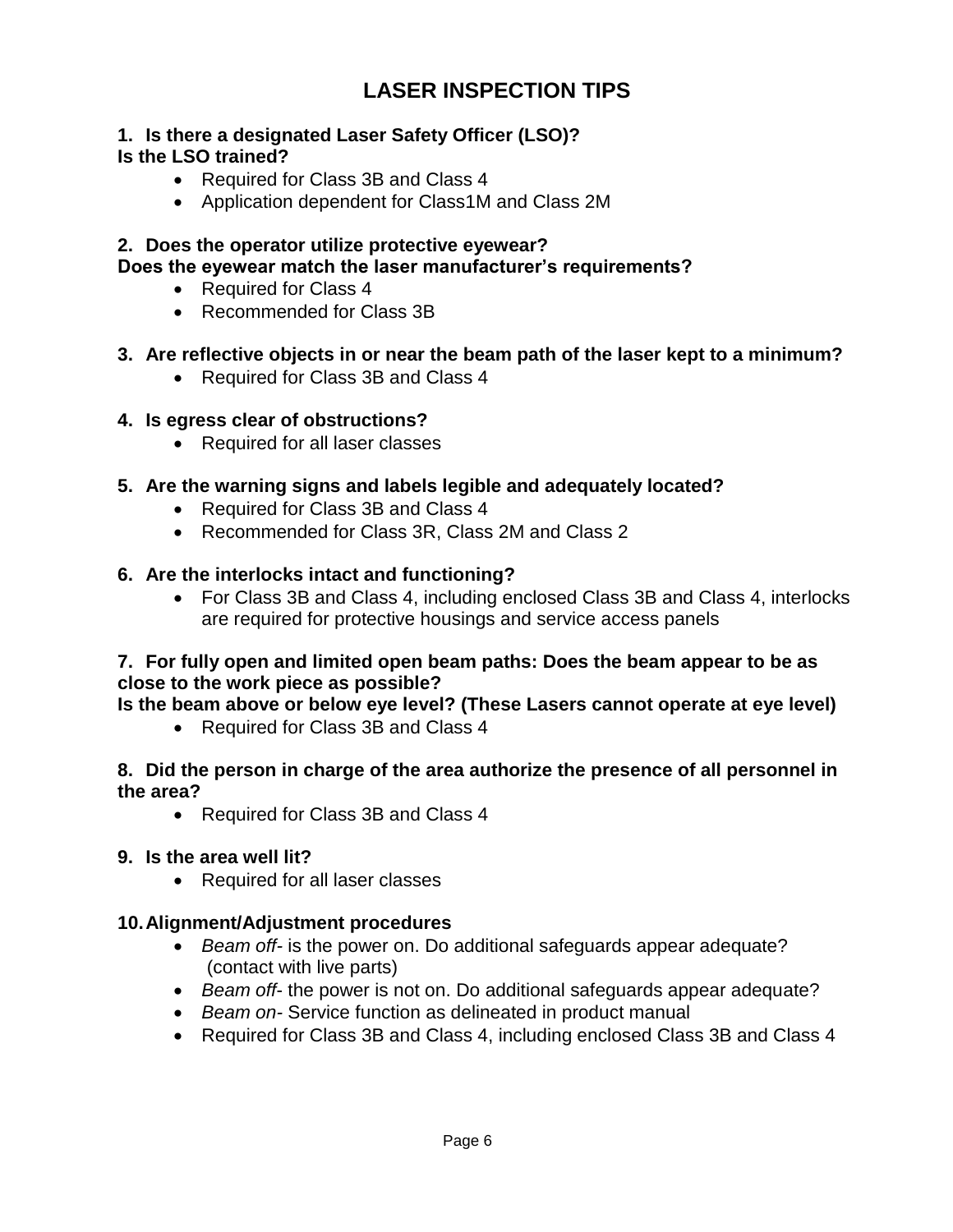# **SHALL AND REQUIRED**

## PROCEDURAL and ADMINISTRATIVE CONTROLS

The LSO shall have the authority and responsibility to monitor and enforce the control of laser hazards, and to effect the knowledgeable evaluation and control of laser hazards.

This shall be done at each location or administrative area where Class 3B or 4 laser or laser systems are used or manufactured.

If service is performed on a laser product having an embedded Class 3B or 4, there shall be a designated LSO.

Employees who service, maintain, install, adjust, and operate laser equipment shall be trained.

An alignment SOP is required for all Class 3B and 4 lasers.

The Nominal Hazard Zone (NHZ) associated with Class 3B and 4 lasers shall also be determined.

Control measures shall be devised to reduce the possibility of exposure to the eye and skin to hazardous laser radiation and to other hazards associated with the operation of lasers and laser systems.

Access during operations must require authorization of the person responsible for the area. In conditions where the beam path is not completely enclosed, access shall be limited.

Designs for lasers, laser systems and the associated work areas shall be predicated upon the classification of the laser or laser system used.

The beams shall not, under any circumstances, be transmitted from an indoor laser controlled area unless for specific purposes (such as testing).

The LSO shall be notified of the purchase of any laser regardless of class.

No attempt shall be made to place any shiny or glossy object into the laser beam other than that for which the equipment is specifically designed.

Eye protection devices designed for protection against radiation from a specific laser system shall be used when engineering controls are inadequate to eliminate the possibility of potentially hazardous eye exposure.

All laser protective eyewear shall be clearly labeled with optical density values and wavelengths for which protection is afforded.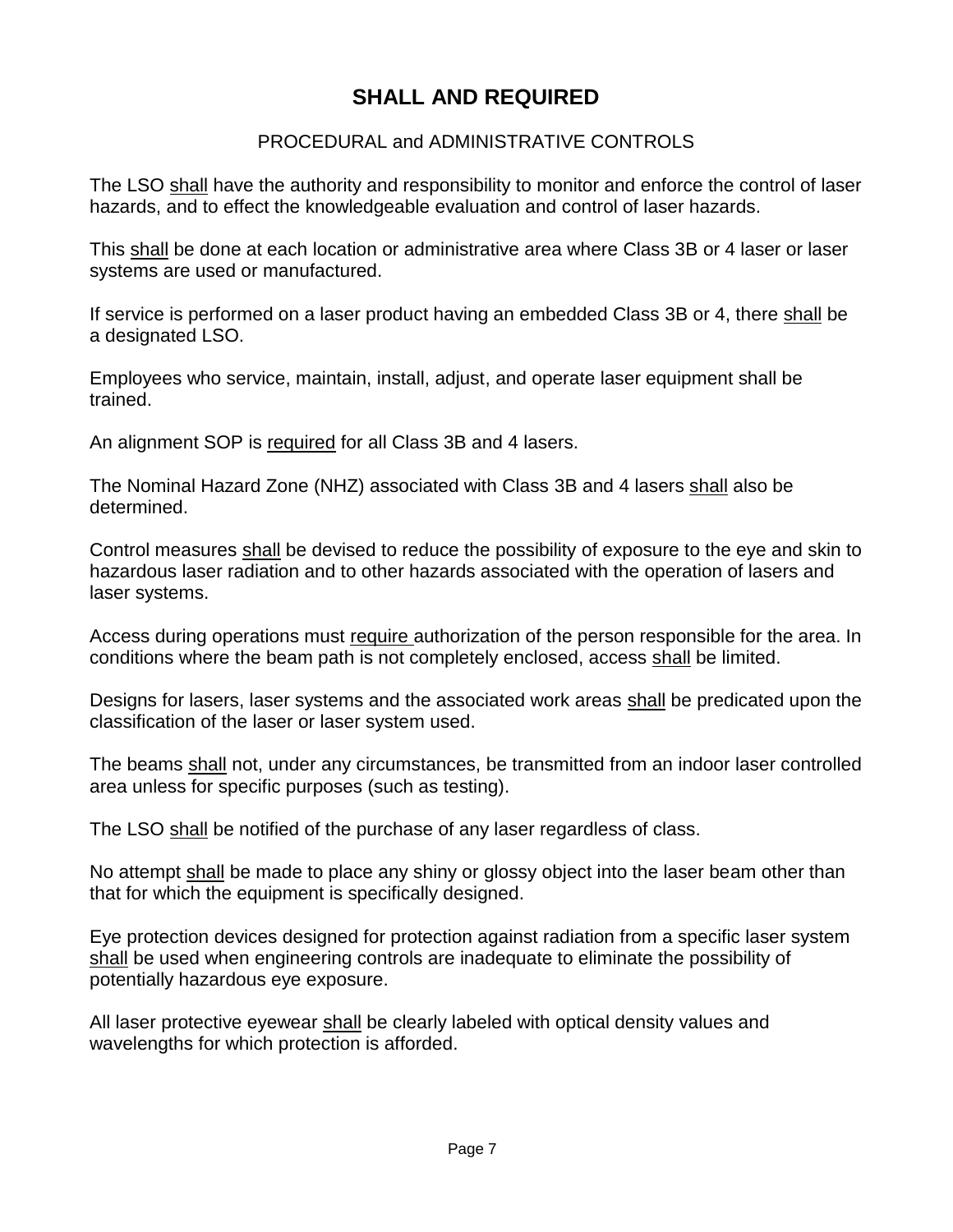# **SHALL AND REQUIRED**

## PROCEDURAL and ADMINISTRATIVE CONTROLS

Class 3B Lasers:

Laser beams shall be contained whenever possible.

When uncontained beams are used, the following precautions shall be taken:

- 1. A Class 3B warning sign shall be placed at the entrances to the area when the laser beam is operating and access must require authorization by persons responsible for the area.
- 2. The laser beam shall be terminated at the limit of its useful distance.
- 3. Specular reflecting surfaces in or around the beam path shall be minimized.
- 4. The area shall be well lighted to restrict pupils.
- 5. The laser shall be positioned and the beam contained such that the beam does not exit the immediate area of use.

Class 4 Lasers:

In addition to the requirements for Class 3B lasers the following are required:

- 1. A total hazards review shall be conducted before a high-powered laser is used.
- 2. Devices shall be located in an area designated specifically for laser operations.
- 3. An entryway control shall be used. Control measures shall permit rapid egress and admittance to the area under emergency conditions.
- 4. A control disconnect switch or equivalent shall be available near the exit for deactivating the laser.
- 5. The beam shall be terminated by a highly absorbent beam trap of fire resistant material.
- 6. For infrared lasers, areas which are exposed to reflections of the beam shall be protected by fully enclosing the beam and target area
- 7. Ultra violet laser beam radiation shall require a beam shield.
- 8. A countdown procedure shall be used to signify the firing of single pulse laser types (Q-switch).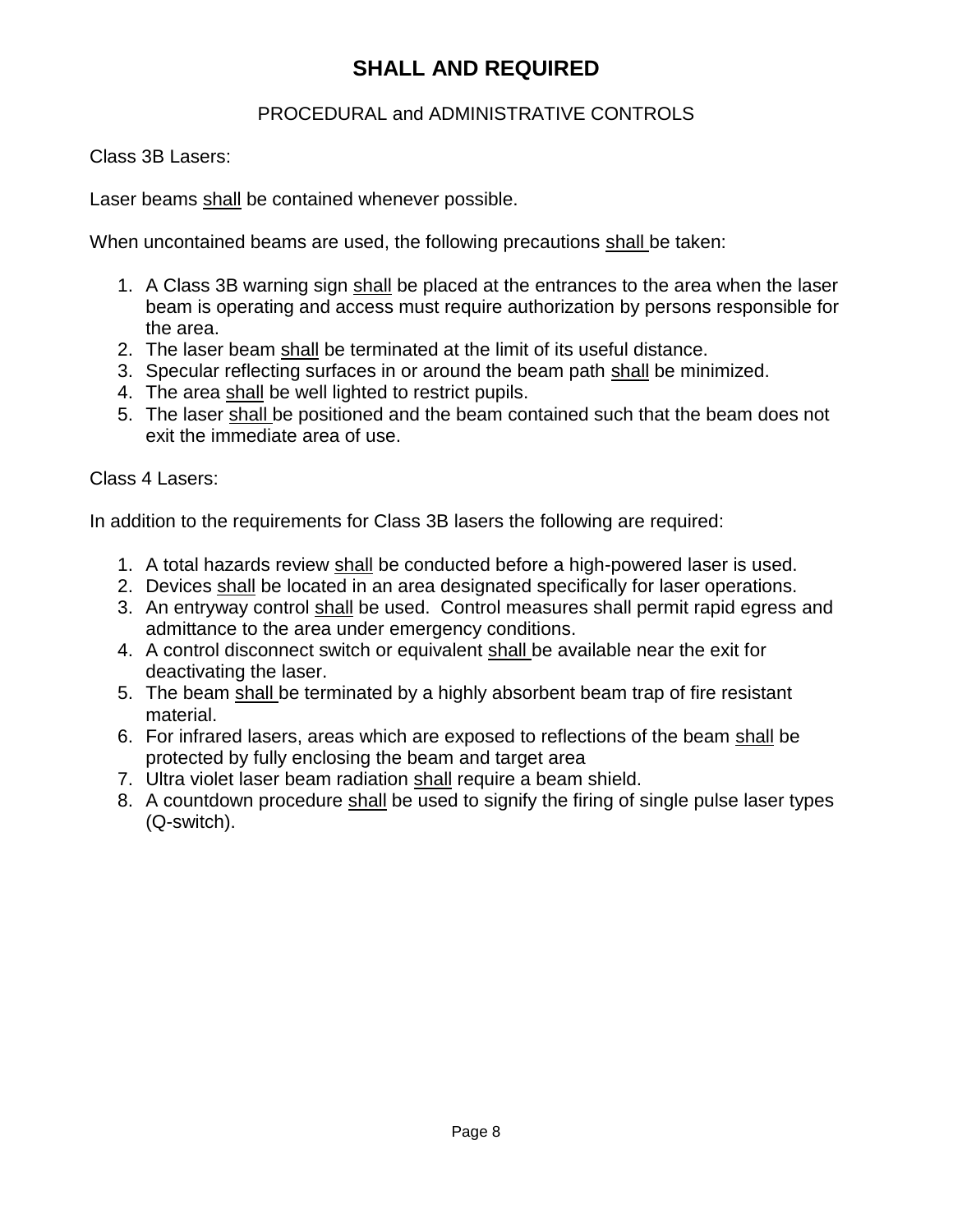# **SHALL AND REQUIRED**

## ENGINEERING CONTROLS

Protective Housing- Shall be provided for all classes of laser.

Housing Interlocks- Shall be provided for both Class 3A, 3B and 4.

Beam enclosures:

- 1. **Enclosed Beam Path** When properly labeled and safeguarded with a protective housing, the laser may be operated with no additional controls for the operator.
- 2. **Limited Open Beam Path** Enclosure surrounding the laser focusing optics and immediate area of the workstation almost completely, procedural controls will be sufficient for both Class 3B and 4.
- 3. **Totally Unenclosed Beam Path** Complete Hazard Analysis and NHZ assessment is required. Additional controls which may be required are: PPE, barriers, and entryway interlock for both Class 3B and 4.

 When the entire beam path from a Class 3B or 4 laser is not sufficiently enclosed and/or baffled such that access to radiation above the MPE is possible, a laser controlled area is required.

Beam Shutter or Attenuator - Should for Class 3B, Shall for Class 4

Remote Interlock Connector - Should for Class 3B, Shall for Class 4

Key Switch or other Master Control - Should for Class 3B, Shall for Class 4

Viewing Optics and Windows - Shall for both Class 3B and 4 When viewing optics and windows are utilized in the laser, optical filter interlocks are required.

Service Panels - Shall for both Class 3B and 4, be interlocked or require a tool for removal.

Warning System - Should for Class 3B, Shall for Class 4

Controlled Areas:

1. Indoor - Shall for both Class 3B and 4

2. Outdoor - Shall for both Class 3B and 4

**(Note: The laser inspection tips and shall/required guidelines noted above were taken from the OSHA Pub 8-1.7 (now in the OSHA archive).**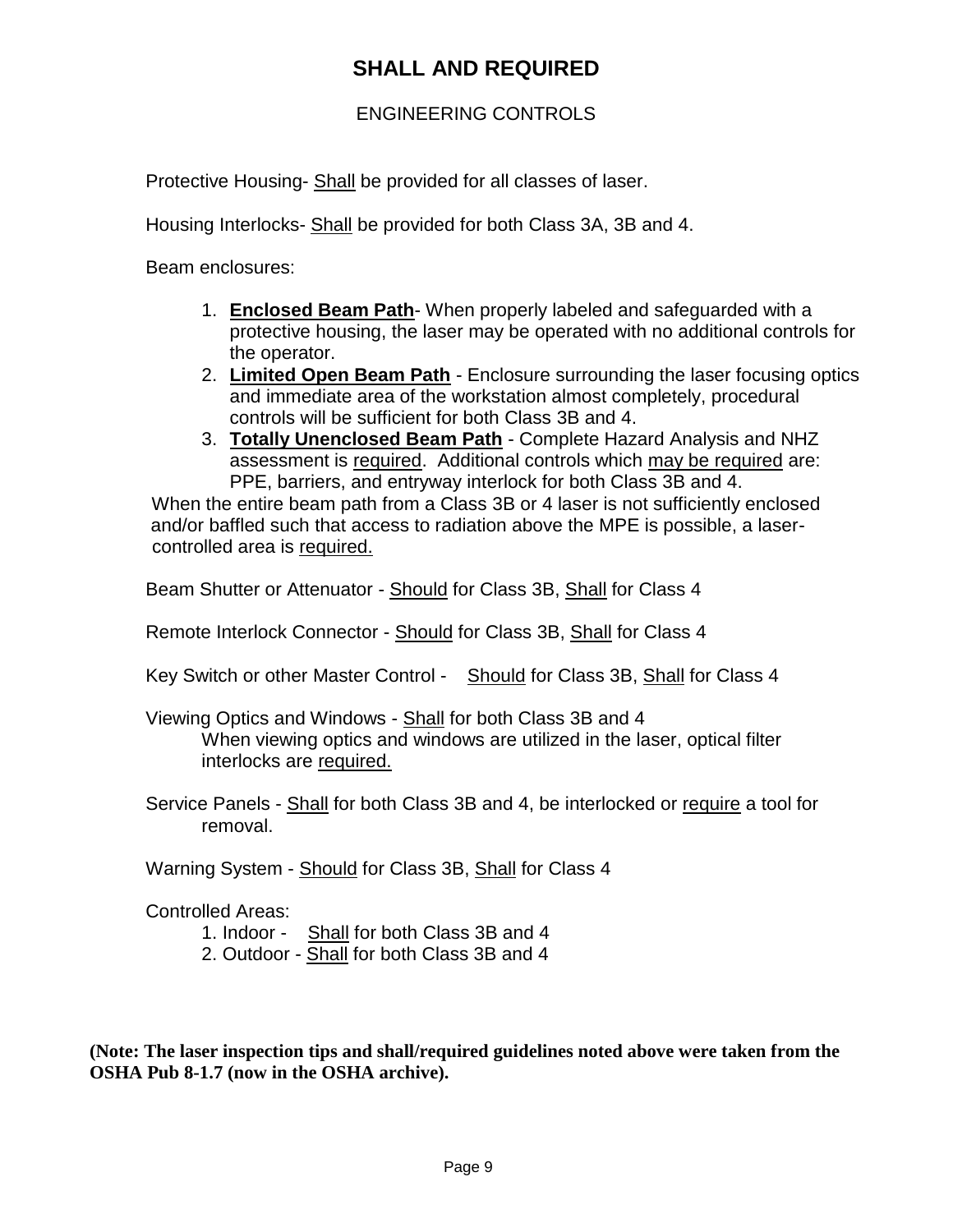# **Laser Related Websites**

#### **State of Michigan - Consultation Education Training (CET) Michigan Occupational Safety and Health Administration** Several links to current MIOSHA standards, publications, sample written programs, the MIOSHA Training Institute (MTI) and current MIOSHA initiatives.

Provide personal protective selection guidance, laser safety training, and signs and labels. The EASY- Haz free laser hazard calculator is available on this website.

## **ANSI electronic Standards Store** [www.webstore.ansi.org](http://www.webstore.ansi.org/)

The American National Standards Institute (ANSI) coordinates development and use of voluntary consensus standards in the United States.

## **Rockwell Laser Industries (RLI)** [www.rli.com](http://www.rli.com/)

Rockwell Laser Industries pledges to continue its heritage of delivering outstanding quality, service and support to the worldwide community of laser users.

## **Laser Institute of America (LIA)** [www.laserinstitute.org](http://www.laserinstitute.org/)

Federal OSHA and LIA have an Alliance that focuses on providing the organization's members and others, including small businesses with information, guidance, and access to training resources that will help them protect employees' health and safety, particularly in reducing and preventing exposure to laser beam and non-beam hazards in industrial and medical workplaces.

**OSHA Technical Manual Section III, Chapter 6 Laser Safety Guideline for Federal OSHA Compliance personnel.** [www.osha.gov/dts/osta/otm/otm\\_iii/otm\\_iii\\_6.html](http://www.osha.gov/dts/osta/otm/otm_iii/otm_iii_6.html)

**MIOSHA** [www.michigan.gov/miosha](http://www.michigan.gov/miosha)

**Kentek** [www.kentek.com](http://www.kentek.com/)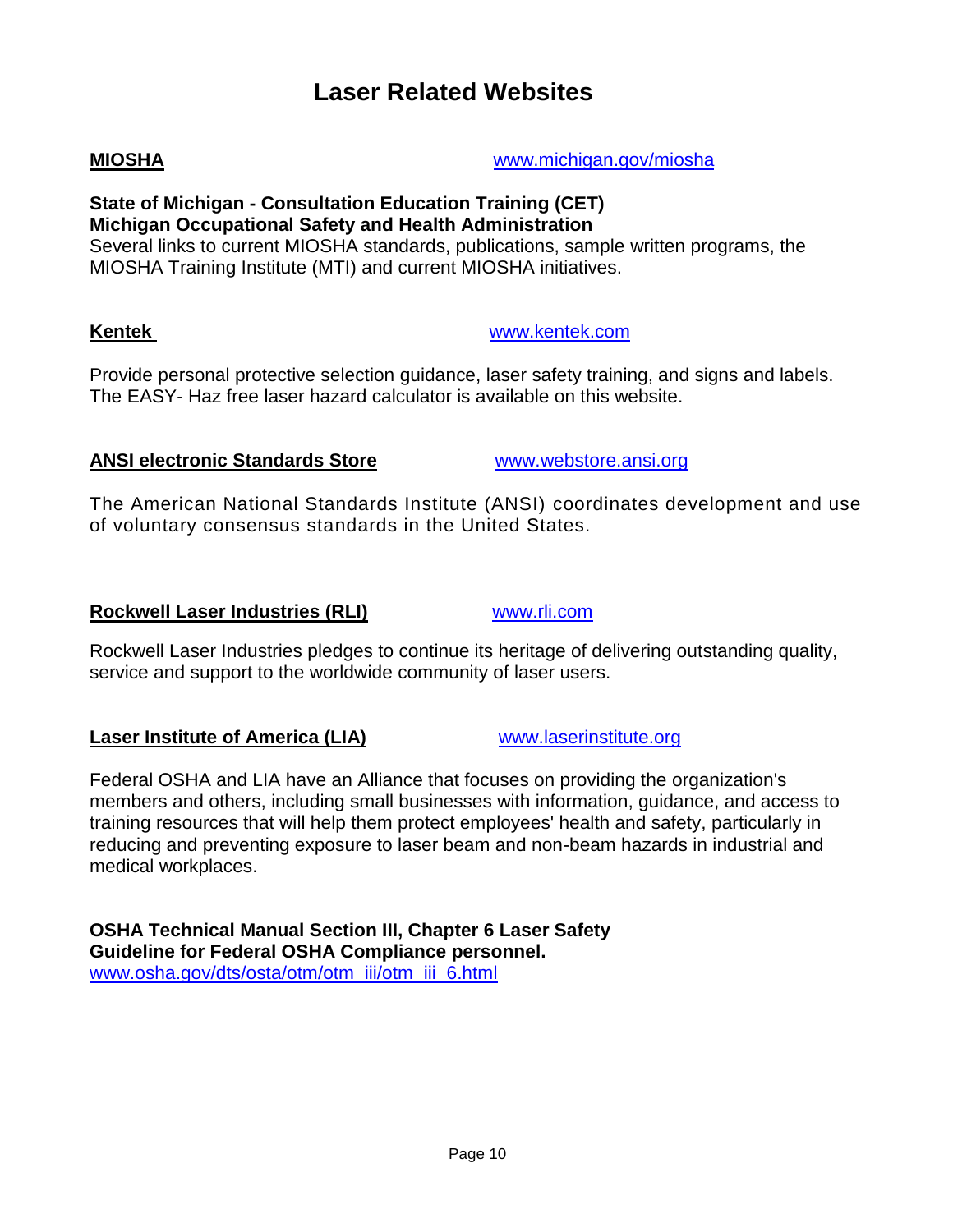### **STATE OF MICHIGAN**  MIOSHA CONSULTATION EDUCATION & TRAINING MIOSHA **LASER HAZARD EVALUATION FORM HEALTH**

| <b>EMPLOYER NAME</b>                                                                                                                                                                                                                                                                                                                                                                                                                                                                                                                                 |                           |                            |                                                                           | <b>LASER SYSTEM LOCATION</b><br><b>NAME OF LASER SAFETY OFFICER (LSO)</b> |                                 |                                |  |  |
|------------------------------------------------------------------------------------------------------------------------------------------------------------------------------------------------------------------------------------------------------------------------------------------------------------------------------------------------------------------------------------------------------------------------------------------------------------------------------------------------------------------------------------------------------|---------------------------|----------------------------|---------------------------------------------------------------------------|---------------------------------------------------------------------------|---------------------------------|--------------------------------|--|--|
| <b>LASER TYPE</b>                                                                                                                                                                                                                                                                                                                                                                                                                                                                                                                                    | <b>LASER MANUFACTURER</b> |                            |                                                                           | <b>MODEL NO.</b><br><b>SERIAL NO.</b>                                     |                                 |                                |  |  |
| <b>WAVE LENGTH (nm)</b>                                                                                                                                                                                                                                                                                                                                                                                                                                                                                                                              | <b>MAX POWER (W)</b>      |                            | <b>PULSED</b><br>YES $\Box$<br>$NO$ $\Box$                                | PULSE DURATION (S)   PULSE POWER(J)<br><b>PULSE RATE (HZ)</b>             |                                 |                                |  |  |
| <b>BEAM DIAMETER OR DIMENSIONS AT THE APERTURE (mm)</b><br><b>BEAM DIVERGENCE, FULL ANGLE (mrad)</b>                                                                                                                                                                                                                                                                                                                                                                                                                                                 |                           |                            |                                                                           |                                                                           |                                 |                                |  |  |
|                                                                                                                                                                                                                                                                                                                                                                                                                                                                                                                                                      |                           |                            |                                                                           | <b>LASER HAZARD ANALYSIS</b>                                              |                                 |                                |  |  |
| <b>WAVELENGTH</b> (nm)                                                                                                                                                                                                                                                                                                                                                                                                                                                                                                                               |                           |                            |                                                                           |                                                                           | <b>EXPOSURE DURATION (s)</b>    |                                |  |  |
| $MPE$ (W/cm <sup>2</sup> )                                                                                                                                                                                                                                                                                                                                                                                                                                                                                                                           |                           |                            |                                                                           |                                                                           |                                 |                                |  |  |
| <b>OPTICAL DENSITY (OD)</b><br><b>NOMINAL HAZARD DISTANCE (m)</b><br><b>DIFFUSE HAZARD DISTANCE (m)</b>                                                                                                                                                                                                                                                                                                                                                                                                                                              |                           |                            |                                                                           |                                                                           |                                 |                                |  |  |
| <b>CHEMICAL HAZARDS</b>                                                                                                                                                                                                                                                                                                                                                                                                                                                                                                                              |                           | <b>OPTICAL HAZARDS</b>     |                                                                           |                                                                           |                                 | <b>LASER GENERATED HAZARDS</b> |  |  |
| COOLANTS<br>DISCHARGE TUBES $\Box$<br>SOLVENTS <sup>1</sup><br>UV / WELDING<br>l 1<br>CHEMICAL EMISSIONS<br><b>GASES</b><br><b>VISIBLE</b><br><b>METALLIC FUMES</b><br>IR<br>OTHER<br><b>PARTICULATES</b><br><b>OTHER</b><br>OTHER                                                                                                                                                                                                                                                                                                                   |                           |                            |                                                                           |                                                                           |                                 |                                |  |  |
| <b>VENTILATION PROVIDED</b>                                                                                                                                                                                                                                                                                                                                                                                                                                                                                                                          |                           |                            | <b>NOISE ISSUES</b><br><b>FIRE HAZARDS</b>                                |                                                                           |                                 |                                |  |  |
| <b>LOCAL EXHAUST</b><br>YES $\Box$<br>IMPROPER BEAM ENCLOSURES $\Box$<br>GENERAL VENTILATION<br><b>COMBUSTIBLE MATERIALS</b><br>$NO$ $\Box$<br>KNOWN dBA<br><b>GAS / VAPOR IGNITION</b><br><b>ELECTRICAL CIRCUITS</b>                                                                                                                                                                                                                                                                                                                                |                           |                            |                                                                           | $\Box$                                                                    |                                 |                                |  |  |
| <b>ELECTRICAL HAZARDS</b>                                                                                                                                                                                                                                                                                                                                                                                                                                                                                                                            |                           | <b>IS LOCKOUT REQUIRED</b> |                                                                           |                                                                           | <b>COMPRESSED GAS CYLINDERS</b> |                                |  |  |
| YES $\Box$ NO $\Box$<br>POWER SOURCES I<br>EXPOSED WIRING $\Box$<br><b>RESTRAINED</b><br>MISSING COVERS $\Box$<br><b>PROCEDURES ESTABLISHED</b><br>STORED ENERGY (CAPACITORS, ETC)<br>YES NO                                                                                                                                                                                                                                                                                                                                                         |                           |                            | <b>PROPERLY STORED</b><br>П<br>REQUIRED SIGNAGE<br><b>NO MISSING CAPS</b> |                                                                           |                                 |                                |  |  |
| <b>LASER HAZARD CONTROL MEASURES</b>                                                                                                                                                                                                                                                                                                                                                                                                                                                                                                                 |                           |                            |                                                                           |                                                                           |                                 |                                |  |  |
| <b>SIGNAGE REQUIRED</b><br>PROTECTIVE DEVICES FOR STRAY BEAMS<br><b>EYE PROTECTION</b><br><b>LASERS IN AREA</b><br>$\Box$<br>DANGER $\Box$<br><b>ONE</b><br>(OD RATING)<br>OR REFLECTIONS<br>$\Box$<br>CAUTION $\Box$<br>BEAM BLOCKS <b>D</b><br>PATH COVERS $\Box$<br>TWO<br>П<br>П<br>$\Box$<br><b>BARRIERS</b><br>THREE <b>T</b><br>NOTICE<br><b>CURTAINS</b><br><b>STANDARD OPERATING</b><br><b>TRAINING PROVIDED</b><br><b>ALIGNMENT PROCEDURES</b><br><b>LAST TIME LASER INSPECTED</b><br>LSO.<br><b>ESTABLISHED</b><br>PROCEDURES ESTABLISHED |                           |                            |                                                                           | <b>OTHER PPE</b>                                                          |                                 |                                |  |  |
| <b>OPERATOR</b><br>YES $\Box$<br>$NO \square$<br>$YES \Box$<br>$NO \square$<br>MAINTENANCE                                                                                                                                                                                                                                                                                                                                                                                                                                                           |                           |                            |                                                                           |                                                                           |                                 |                                |  |  |
| <b>FORM COMPLETED</b><br>BY:                                                                                                                                                                                                                                                                                                                                                                                                                                                                                                                         |                           |                            |                                                                           |                                                                           | DATE:                           |                                |  |  |

**BATE:** 

CET LASER EVALUATION FORM rev 11/29/17